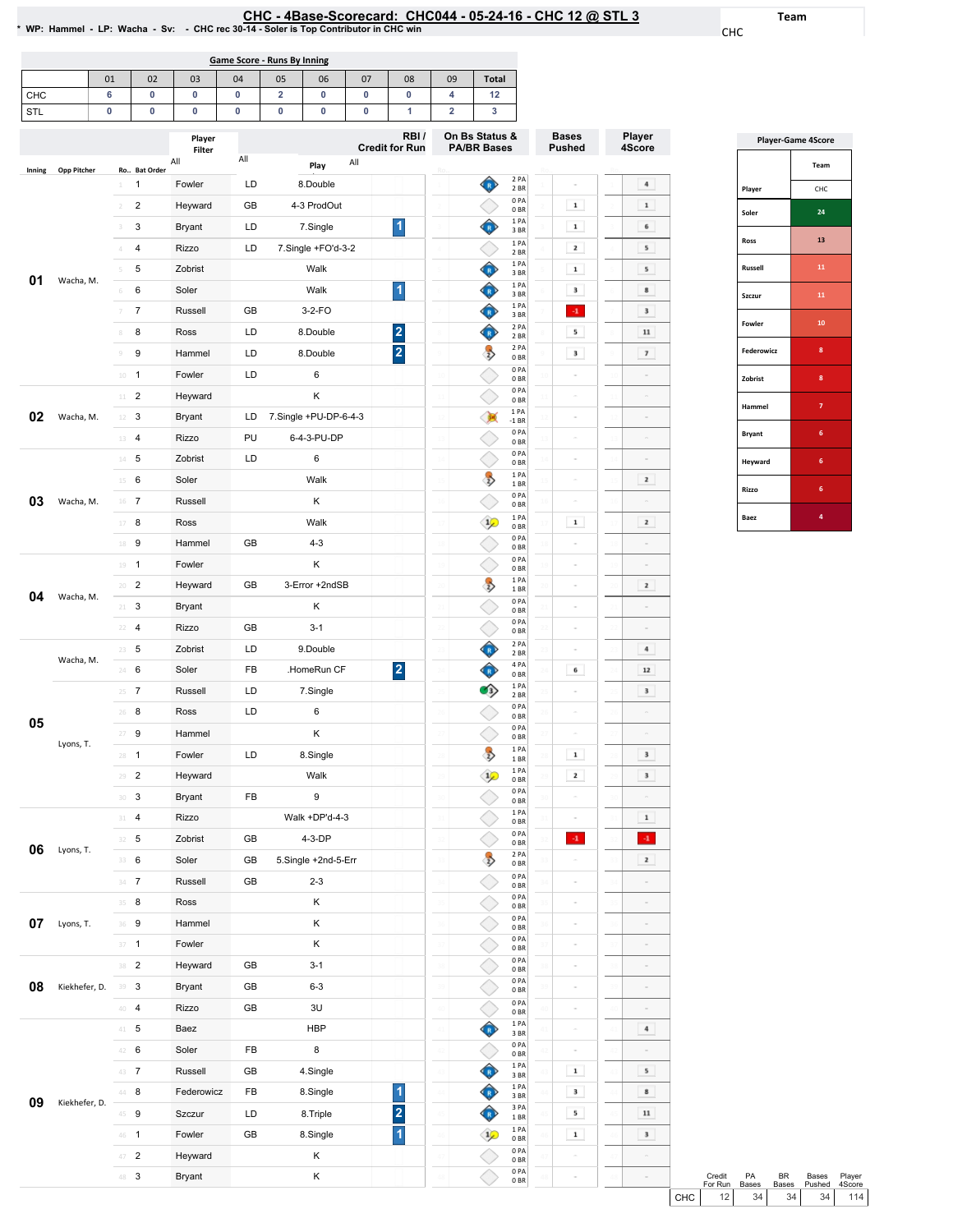|                              |              |    |                      | 'u ^ } OEr Zuv• C/vv]vP |    |                             |                      |                         |    |                                               |                  |                 |
|------------------------------|--------------|----|----------------------|-------------------------|----|-----------------------------|----------------------|-------------------------|----|-----------------------------------------------|------------------|-----------------|
|                              | ìí           | ìî | ìΪ                   | ìð                      | ìñ | ìò                          | ìó                   | ìô                      | ìõ | d}šo                                          |                  |                 |
| $8 + 8$<br>67/               |              |    |                      |                         |    |                             |                      |                         |    |                                               |                  |                 |
|                              |              |    | Wb C OE<br>8]cš Œ    | $^\circledR$            |    |                             |                      | $5\%$<br>& UHGLWIRU5 XQ |    | 2 Q%V 6 WDWXV<br>3\$ %5 %DVHV                 | %DVHV<br>3 XVKHG | 300 HU<br>6FRUH |
| /vv]vP K%%LV%SZOE Z}XX šKOEO |              |    | $\pmb{\circledcirc}$ |                         |    | WoÇ                         | $\pmb{\circledcirc}$ |                         |    | ìW                                            |                  |                 |
|                              | $\mathbf{f}$ |    | & DUSHOWNU           | ) %                     |    |                             |                      |                         |    | i Z<br>ìW                                     |                  |                 |
| , uu oLJX î                  |              |    | $\mathbb{D}$         | ) %                     |    |                             |                      |                         |    | i Z<br>ìW                                     |                  |                 |
|                              | $\top$       |    | $+$ RODD             | * $%$                   |    |                             |                      |                         |    | i Z                                           |                  |                 |
|                              | ð            |    | 3 LVFRWW             | $*$ %                   |    |                             |                      |                         | ð  | ìW<br>i Z                                     |                  | ð               |
| , uu $d$ J $X$ $-$           | ñ            |    | \$GDPV               | $\prime$ .              |    | 'RXE®H'3G                   |                      |                         |    | îW<br>i Z                                     |                  | ñ               |
|                              | ò            |    | 0 RODD               |                         |    | $:$ DON                     |                      |                         |    | í W<br>i Z                                    |                  | $\circ$         |
|                              | ó            |    | * UFKXN              | * $%$                   |    | '3                          |                      |                         |    | ìW<br>i Z                                     |                  |                 |
|                              | ô            |    | : RQJ                | ) %                     |    |                             |                      |                         |    | ìW<br>i Z                                     |                  |                 |
| , uu oLJX õ                  |              |    | $:$ DFKD             |                         |    | ÷.                          |                      |                         |    | ìW<br>i Z                                     |                  | õ               |
|                              | fi.          |    | & DUSHOMMU           |                         |    | $\mathcal{L}^{\mathcal{L}}$ |                      |                         |    | ìW<br>i Z                                     |                  |                 |
|                              | f i          |    | $\Box$               | ) %                     |    |                             |                      |                         |    | i W<br>i Z                                    |                  |                 |
| , uu oLIX                    | $-11$        |    | $+$ RODD             | $\prime$ .              |    |                             |                      |                         |    | i W<br>$i$ Z                                  |                  |                 |
|                              | íï           |    | 3 LVFRWW             |                         |    | $\sim$                      |                      |                         |    | ìW<br>i Z                                     |                  |                 |
|                              | íð           |    | \$GDPV               |                         |    | $:$ DON $)$ 2 G             |                      |                         |    | í W<br>i Z                                    |                  |                 |
|                              | íñ           |    | 0 RODD               | * $%$                   |    | 2                           |                      |                         |    | í W<br>$i$ Z                                  |                  |                 |
| , uu oLJX iò                 |              |    | * UFKXN              | ) %                     |    |                             |                      |                         |    | i W<br>i Z                                    |                  |                 |
|                              | íó           |    | : RQJ                |                         |    | $:$ DON                     |                      |                         |    | í W<br>$i$ Z                                  |                  |                 |
|                              | íô           |    | $/$ \RQV             |                         |    | $\sim 10^{-1}$              |                      |                         |    | ìW<br>i Z                                     |                  |                 |
|                              | íõ           |    | ) UHU                | * $%$                   |    | 6LQJOH '3 G                 |                      |                         |    | i W<br>i Z                                    |                  |                 |
| , uu oLJX                    | $-11$        |    | $\mathbb{D}$         | $*$ %                   |    | '3                          |                      |                         |    | i W<br>i Z                                    |                  |                 |
|                              | îí           |    | + DJ HŒDNHU          | $\sqrt{ }$              |    |                             |                      |                         |    | i W<br>ì Z                                    |                  |                 |
|                              | îî           |    | 3 LVFRWW             | * $%$                   |    |                             |                      |                         |    | $\begin{array}{c} i \ W \\ i \ Z \end{array}$ |                  |                 |
| , uu dJX                     | $\hat{1}$    |    | \$GDPV               | $*$ %                   |    |                             |                      |                         |    | i W                                           |                  |                 |
|                              | îŏ           |    | 7HM2GD               | $\prime^+$              |    |                             |                      |                         |    | $i \, z$<br>i W                               |                  |                 |
|                              | îñ           |    | * UFKXN              | $\prime^+$              |    | ' RXE®I<br>UG 3             |                      |                         |    | ì Z<br>îW                                     |                  |                 |
| , uu dJX                     | îò           |    | : RQJ                | 38                      |    |                             |                      |                         |    | $i$ $z$<br>i W                                |                  |                 |
|                              | îó           |    | 0 RW                 | / '                     |    | ' RXE®                      |                      |                         |    | i Z<br>îW                                     |                  |                 |
|                              |              |    |                      |                         |    |                             |                      |                         |    | $i$ $z$<br>i W                                |                  |                 |
| 'O Eu UX                     | îô           |    | ) UHU                | ) %                     |    | 3 URG2 XW                   |                      |                         |    | ì Z<br>i W                                    |                  |                 |
|                              | ÎÕ           |    | $\mathbb{D}$         | $*$ %                   |    |                             |                      |                         |    | $i$ Z<br>í W                                  |                  |                 |
|                              | Tì.          |    | $+$ DJ HOEDN-IU      | $*$ %                   |    | $($ URU                     |                      |                         |    | $i$ Z<br>í W                                  |                  |                 |
|                              | ΪÍ           |    | $^{\star}$ \ RU\R    | $\prime$ .              |    | $61QJ$ $\Theta$             |                      |                         |    | $i$ Z                                         |                  |                 |
|                              | ΪÎ           |    | \$GDPV               | $\prime^+$              |    | $61QJ$ $\Theta$             |                      |                         |    | í W<br>$i$ Z                                  |                  |                 |
| ZJ Z ŒU X                    | $\;$ 11      |    | 7HM2GD               | ) %                     |    | 6DF) O                      |                      |                         |    | i W<br>$i$ Z                                  |                  |                 |
|                              | ïŏ           |    | $*$ ULFKXN           | * $%$                   |    | $61QJ$ $\Theta$             |                      |                         |    | í W<br>$i$ $z$                                |                  |                 |
|                              | ĩñ           |    | : RQJ                | * $%$                   |    | 3 URG2 XW                   |                      |                         |    | $\begin{array}{c} i \ W \\ i \ Z \end{array}$ |                  |                 |
|                              | Ϊò           |    | 0 RW                 |                         |    | $+ \%3$                     |                      |                         |    | $\frac{1}{1}$ $\frac{W}{Z}$                   |                  |                 |

**ZjoldX** 

) UHU

 $\sim$ 

#### $8+8$  # 67/ : 3 + DPPHO /3 : DFKD 6Y 67/UHF  $\frac{67/}{68000007RS$ &ROMUEXMRULQ&+&ZLQ

d u  $\sim$ 

> WoÇOE u ð^}Œ  $d - u$ Wo Ç Œ  $\sim$  $\overline{q}$  q  $\overline{q}$  $\ddot{\phantom{a}}$  $\mathsf{D}\} \bullet\bullet$  $\overline{Q}$  OB ,  $i \circ t \in$  $t \} vP$ 80Ç Œ  $\hat{\mathbf{r}}$  $\mathfrak{f}$  $D$  }  $\phi$  $\overline{d}$  i  $\hat{\mathbf{I}}$ **CH**ovš CE  $\mathbf{1}$ , } on]  $\hspace{0.1cm}$   $\hspace{0.1cm}$   $\hspace{0.1cm}$   $\hspace{0.1cm}$   $\hspace{0.1cm}$   $\hspace{0.1cm}$   $\hspace{0.1cm}$  $\bar{1}$ >Q v∙  $\bar{1}$  $\mathbf{1}$  $\texttt{V}\pmb{\Vdash} \; \} \mathbb{C}\mathbb{C}$  $t$   $\bar{z}$  $\mathbf{1}$  $1\, \mathrm{l}$  $\vec{\mathsf{n}}$

&UHGLW 3\$<br>RU5XQ %DWHV %5 %DM-M 3001.HU<br>%DM-M 3XM-HG 6FRUH

 $67/$ 

 $\begin{array}{c} i & W \\ i & Z \end{array}$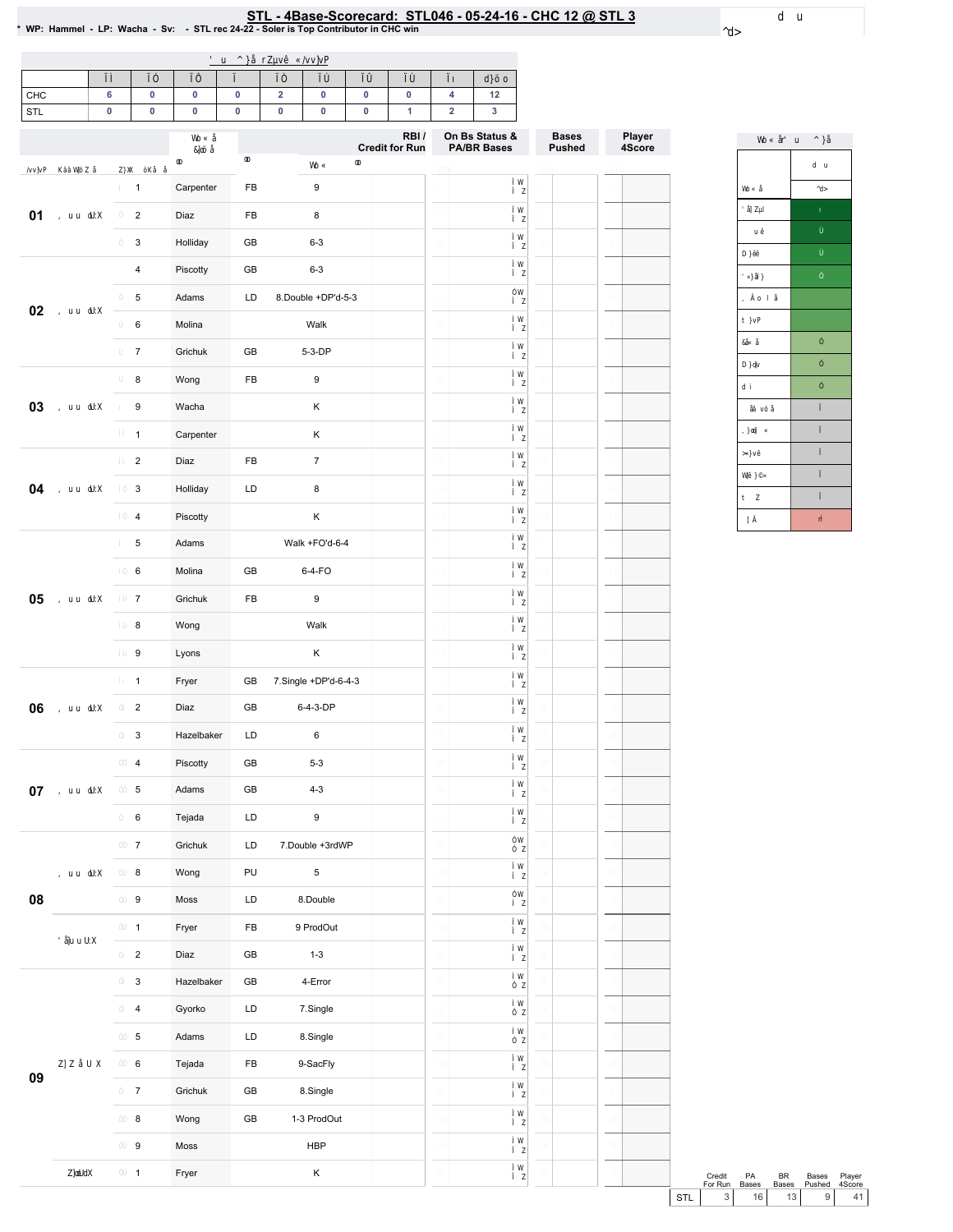# EHC-4Base-Scorecard: CHC044 - 05-24-16 - CHC 12 @ STL 3<br>\* WP: Hammel - LP: Wacha - Sv: - CHC rec 30-14 - Soler is Top Contributor in CHC win

|                |      |                |                 |                         |                |   | CHC - 4BaseScore - Player 4Score by Batting Order<br>CHC044 - 05-24-16 - CHC 12 @ STL 3<br>WP: Hammel - LP: Wacha - Sv: - CHC rec 30-14 - Soler is Top Contributor in CHC win |    |                |          |                |
|----------------|------|----------------|-----------------|-------------------------|----------------|---|-------------------------------------------------------------------------------------------------------------------------------------------------------------------------------|----|----------------|----------|----------------|
|                |      |                |                 |                         |                |   | <b>Bat Order</b>                                                                                                                                                              |    |                |          |                |
| Player         | Team | Position       | $\mathbf{1}$    | $\overline{\mathbf{2}}$ | 3              | 4 | 5                                                                                                                                                                             | 6  | $\overline{7}$ | 8        | 9              |
| Soler          | CHC  | LF             |                 |                         |                |   |                                                                                                                                                                               | 24 |                |          |                |
| <b>Ross</b>    | CHC  | C              |                 |                         |                |   |                                                                                                                                                                               |    |                | 13       |                |
| <b>Russell</b> | CHC  | SS             |                 |                         |                |   |                                                                                                                                                                               |    | 11             |          |                |
| <b>Szczur</b>  | CHC  | PH-CF          |                 |                         |                |   |                                                                                                                                                                               |    |                |          | 11             |
| Fowler         | CHC  | <b>CF</b>      | 10 <sub>1</sub> |                         |                |   |                                                                                                                                                                               |    |                |          |                |
| Federowicz     | CHC  | PH-C           |                 |                         |                |   |                                                                                                                                                                               |    |                | $\bf{8}$ |                |
| Zobrist        | CHC  | 2B             |                 |                         |                |   | 8                                                                                                                                                                             |    |                |          |                |
| Hammel         | CHC  | P              |                 |                         |                |   |                                                                                                                                                                               |    |                |          | 7 <sup>7</sup> |
| <b>Bryant</b>  | CHC  | 3B             |                 |                         | 6 <sup>1</sup> |   |                                                                                                                                                                               |    |                |          |                |
| Heyward        | CHC  | RF             |                 | $\bf 6$                 |                |   |                                                                                                                                                                               |    |                |          |                |
| Rizzo          | CHC  | 1B             |                 |                         |                | 6 |                                                                                                                                                                               |    |                |          |                |
| Baez           | CHC  | 2B-Dsub-<br>1B |                 |                         |                |   | 4                                                                                                                                                                             |    |                |          |                |

|               | CHC - 4Score Box - Player Totals<br>None |                         |                |                |                         |                                                                                    |                |              |                          |  |  |  |
|---------------|------------------------------------------|-------------------------|----------------|----------------|-------------------------|------------------------------------------------------------------------------------|----------------|--------------|--------------------------|--|--|--|
|               |                                          |                         |                |                |                         | WP: Hammel - LP: Wacha - Sv: - CHC rec 30-14 - Soler is Top Contributor in CHC win |                |              |                          |  |  |  |
|               |                                          | Batting<br>Order        |                |                |                         |                                                                                    |                |              |                          |  |  |  |
| Player        | Team Position                            | Nbr                     | Credit For Run | PA Bases       | <b>BR</b> Bases         | <b>Bases Pushed</b>                                                                | Player 4Score  | Appearances  | <b>Productivity Rate</b> |  |  |  |
| Soler         | CHC LF                                   | 6                       | 3              | 8              | $\overline{\mathbf{4}}$ | 9                                                                                  | 24             | 5            | 4.800                    |  |  |  |
| Ross          | CHC C                                    | 8                       | 2              | 3              | 2                       | 6                                                                                  | 13             | 4            | 3.250                    |  |  |  |
| Russell       | CHC SS                                   | $\overline{7}$          | 0              | 3              | 8                       | $\mathsf{O}\xspace$                                                                | 11             | 5            | 2.200                    |  |  |  |
| Szczur        | CHC PH-CF                                | 9                       | $\overline{2}$ | 3              | $\mathbf{1}$            | $\,$ 5 $\,$                                                                        | 11             | $\mathbf{1}$ | 11.000                   |  |  |  |
| Fowler        | CHC CF                                   | $\mathbf{1}$            | $\mathbf{1}$   | 4              | 3                       | $\overline{2}$                                                                     | 10             | 6            | 1.667                    |  |  |  |
| Federowicz    | CHC PH-C                                 | 8                       | $\mathbf{1}$   | $\overline{1}$ | 3                       | 3                                                                                  | 8              | $\mathbf{1}$ | 8.000                    |  |  |  |
| Zobrist       | CHC 2B                                   | 5                       | $\mathbf 0$    | 3              | 5                       | $\mathsf{O}\xspace$                                                                | 8              | 4            | 2.000                    |  |  |  |
| Hammel        | CHC P                                    | 9                       | $\overline{2}$ | $\overline{2}$ | $\mathbf 0$             | 3                                                                                  | $\overline{7}$ | 4            | 1.750                    |  |  |  |
| Bryant        | CHC 3B                                   | 3                       | $\mathbf{1}$   | $\overline{2}$ | $\overline{2}$          | $\mathbf{1}$                                                                       | 6              | 6            | 1.000                    |  |  |  |
| Heyward       | CHC RF                                   | $\overline{2}$          | $\pmb{0}$      | $\overline{2}$ | $\mathbf{1}$            | $\mathbf{3}$                                                                       | 6              | 6            | 1.000                    |  |  |  |
| Rizzo         | CHC 1B                                   | $\overline{\mathbf{4}}$ | $\mathbf 0$    | $\overline{2}$ | $\overline{2}$          | $\overline{2}$                                                                     | 6              | 5            | 1.200                    |  |  |  |
| Baez          | CHC 2B-Dsu                               | 5                       | 0              |                | 3                       | $\mathsf{O}\xspace$                                                                | $\overline{4}$ | $\mathbf{1}$ | 4.000                    |  |  |  |
| <b>Totals</b> |                                          |                         | 12             | 34             | 34                      | 34                                                                                 | 114            | 48           | 2.375                    |  |  |  |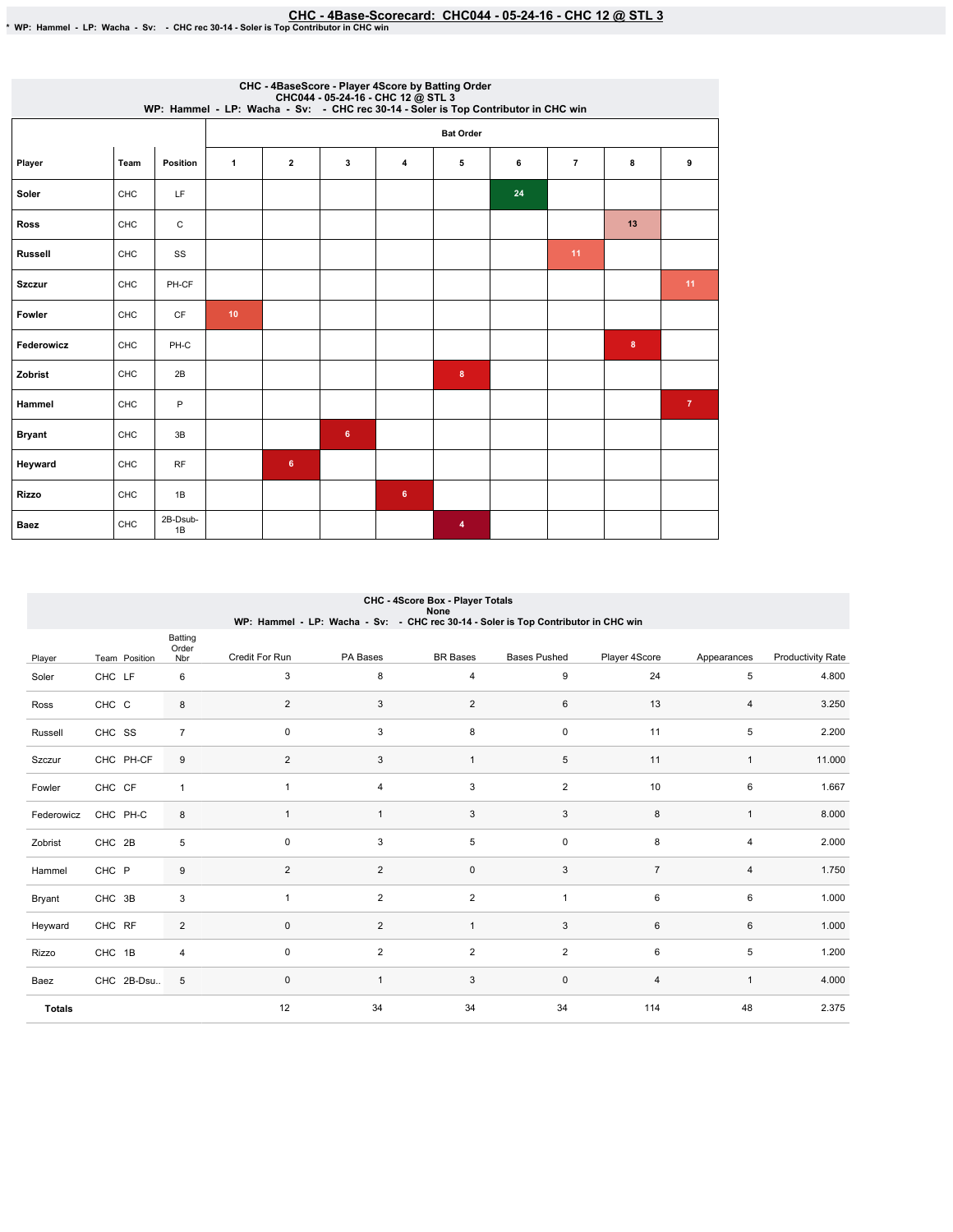|                 |            |                 |                | STL - 4BaseScore - Player 4Score by Batting Order<br>STL046 - 05-24-16 - CHC 12 @ STL3<br>WP: Hammel - LP: Wacha - Sv: - STL rec 24-22 - Soler is Top Contributor in CHC win |                         |                |   |              |                |                |                |  |  |
|-----------------|------------|-----------------|----------------|------------------------------------------------------------------------------------------------------------------------------------------------------------------------------|-------------------------|----------------|---|--------------|----------------|----------------|----------------|--|--|
|                 |            |                 |                | <b>Bat Order</b>                                                                                                                                                             |                         |                |   |              |                |                |                |  |  |
| Player          | Team       | <b>Position</b> | $\mathbf{1}$   | $\mathbf{2}$                                                                                                                                                                 | 3                       | 4              | 5 | 6            | $\overline{7}$ | 8              | 9              |  |  |
| <b>Grichuk</b>  | STL        | CF              |                |                                                                                                                                                                              |                         |                |   |              | 9              |                |                |  |  |
| <b>Adams</b>    | STL        | 1B              |                |                                                                                                                                                                              |                         |                | 8 |              |                |                |                |  |  |
| <b>Moss</b>     | <b>STL</b> | RF-dsub         |                |                                                                                                                                                                              |                         |                |   |              |                |                | 6 <sup>°</sup> |  |  |
| Gyorko          | STL        | PH              |                |                                                                                                                                                                              |                         | 5 <sub>5</sub> |   |              |                |                |                |  |  |
| Hazelbaker      | STL        | LF-dsub         |                |                                                                                                                                                                              | $\overline{\mathbf{4}}$ |                |   |              |                |                |                |  |  |
| Wong            | STL        | 2B              |                |                                                                                                                                                                              |                         |                |   |              |                | $\overline{4}$ |                |  |  |
| Fryer           | STL        | C-dsub          | $\overline{2}$ |                                                                                                                                                                              |                         |                |   |              |                |                |                |  |  |
| <b>Molina</b>   | STL        | С               |                |                                                                                                                                                                              |                         |                |   | $\mathbf{2}$ |                |                |                |  |  |
| Tejada          | STL        | 3B-dsub         |                |                                                                                                                                                                              |                         |                |   | $\mathbf{2}$ |                |                |                |  |  |
| Carpenter       | STL        | 3B              | $\pmb{0}$      |                                                                                                                                                                              |                         |                |   |              |                |                |                |  |  |
| Holliday        | STL        | LF              |                |                                                                                                                                                                              | $\mathbf{0}$            |                |   |              |                |                |                |  |  |
| Lyons           | STL        | P-Rel           |                |                                                                                                                                                                              |                         |                |   |              |                |                | $\pmb{0}$      |  |  |
| <b>Piscotty</b> | STL        | <b>RF</b>       |                |                                                                                                                                                                              |                         | $\pmb{0}$      |   |              |                |                |                |  |  |
| Wacha           | <b>STL</b> | P               |                |                                                                                                                                                                              |                         |                |   |              |                |                | $\mathbf{0}$   |  |  |
| <b>Diaz</b>     | STL        | SS              |                | $-1$                                                                                                                                                                         |                         |                |   |              |                |                |                |  |  |

|               | none<br>WP: Hammel - LP: Wacha - Sv: - STL rec 24-22 - Soler is Top Contributor in CHC win |               |                  |                |              |                 |                     |                |                |                          |  |  |  |
|---------------|--------------------------------------------------------------------------------------------|---------------|------------------|----------------|--------------|-----------------|---------------------|----------------|----------------|--------------------------|--|--|--|
|               |                                                                                            |               | Batting<br>Order |                |              |                 |                     |                |                |                          |  |  |  |
| Player        |                                                                                            | Team Position | Nbr              | Credit For Run | PA Bases     | <b>BR</b> Bases | <b>Bases Pushed</b> | Player 4Score  | Appearances    | <b>Productivity Rate</b> |  |  |  |
| Grichuk       | STL                                                                                        | CF            | $\overline{7}$   | 1              | 3            | 3               | 2                   | 9              | 4              | 2.250                    |  |  |  |
| Adams         | STL                                                                                        | 1B            | $\,$ 5 $\,$      | 0              | 4            | $\overline{2}$  | $\overline{2}$      | 8              | $\overline{4}$ | 2.000                    |  |  |  |
| Moss          |                                                                                            | STL RF-dsub   | 9                | $\mathbf{1}$   | 3            | $\mathbf{1}$    | $\mathbf{1}$        | 6              | $\overline{2}$ | 3.000                    |  |  |  |
| Gyorko        | STL PH                                                                                     |               | $\overline{4}$   | $\mathbf 0$    | $\mathbf{1}$ | 3               | $\mathbf{1}$        | 5              | $\mathbf{1}$   | 5.000                    |  |  |  |
| Hazelbaker    |                                                                                            | STL LF-dsub   | 3                | $\mathbf 0$    | $\mathbf{1}$ | 3               | $\mathsf 0$         | $\overline{4}$ | $\overline{2}$ | 2.000                    |  |  |  |
| Wong          | STL                                                                                        | 2B            | 8                | 0              | $\mathbf{1}$ | $\mathbf 0$     | 3                   | $\overline{4}$ | 4              | 1.000                    |  |  |  |
| Fryer         |                                                                                            | STL C-dsub    | $\mathbf{1}$     | $\mathbf 0$    | $\mathbf{1}$ | $\mathsf 0$     | $\mathbf{1}$        | $\overline{2}$ | 3              | 0.667                    |  |  |  |
| Molina        | STL C                                                                                      |               | 6                | 0              | 2            | $\mathbf{1}$    | $-1$                | $\overline{2}$ | 2              | 1.000                    |  |  |  |
| Tejada        | STL                                                                                        | 3B-dsub       | 6                | $\mathbf{1}$   | 0            | 0               | $\overline{1}$      | $\overline{2}$ | $\overline{2}$ | 1.000                    |  |  |  |
| Carpenter     | STL                                                                                        | 3B            | $\mathbf{1}$     | $\mathbf 0$    | 0            | 0               | $\mathbf 0$         | $\mathbf 0$    | $\overline{2}$ | 0.000                    |  |  |  |
| Holliday      | STL LF                                                                                     |               | 3                | $\mathbf 0$    | 0            | 0               | 0                   | $\mathbf 0$    | $\overline{2}$ | 0.000                    |  |  |  |
| Lyons         |                                                                                            | STL P-Rel     | 9                | 0              | 0            | $\mathbf 0$     | $\mathsf 0$         | $\mathbf 0$    | $\mathbf{1}$   | 0.000                    |  |  |  |
| Piscotty      | STL RF                                                                                     |               | $\overline{4}$   | $\mathbf 0$    | $\mathbf 0$  | $\mathsf 0$     | $\mathsf 0$         | $\mathbf 0$    | 3              | 0.000                    |  |  |  |
| Wacha         | STL P                                                                                      |               | 9                | $\mathbf 0$    | $\mathbf 0$  | $\mathsf 0$     | $\mathsf 0$         | $\mathbf 0$    | $\mathbf{1}$   | 0.000                    |  |  |  |
| Diaz          | STL SS                                                                                     |               | $\overline{2}$   | $\mathbf 0$    | 0            | 0               | $-1$                | $-1$           | 4              | $-0.250$                 |  |  |  |
| <b>Totals</b> |                                                                                            |               |                  | 3              | 16           | 13              | 9                   | 41             | 37             | 1.108                    |  |  |  |

#### STL - 4Score Box - Player Totals None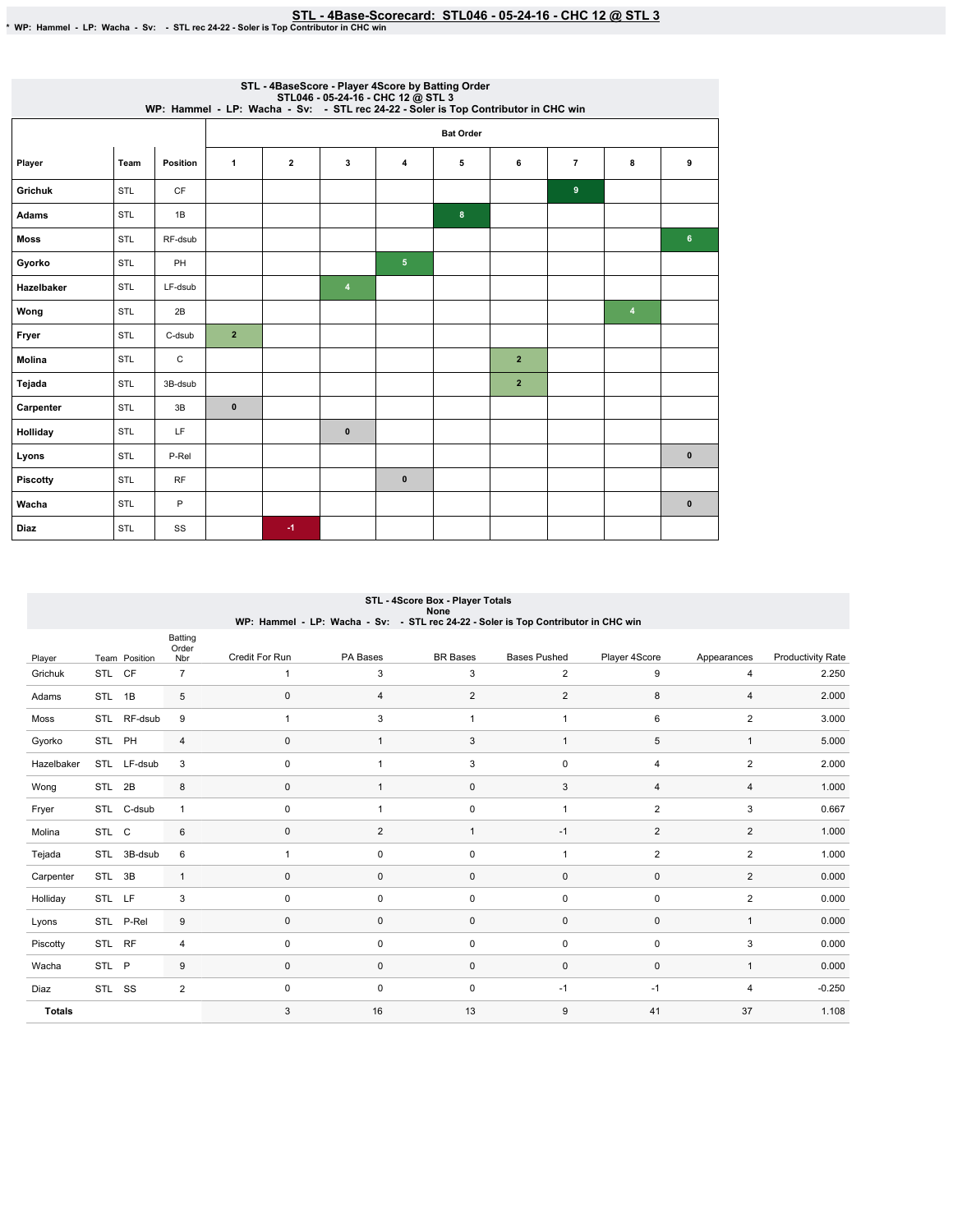#### Bat Order | Player | Inning | PlayText | LOBStatus Credit For Run PA Bases BR Bases Bases Pushed Player 4Score 1 Fowler 01 6 8.Double 04 K 05 8.Single Left on 2nd 07 K 09 | 8.Single | Left on 1st **Player Totals** 2 Heyward 01 4-3 ProdOut 02 K 04 | 3-Error +2ndSB | Left on 2nd 05 | Walk Left on 1st 08 3-1 09 K **Player Totals** 3 Bryant 01 | 7.Single 02 7.Single +PU-DP-6-4-3 04 K 05 9 08 6-3 09 K **Player Totals** 4 Rizzo 01 7.Single +FO'd-3-2 02 6-4-3-PU-DP 04 3-1 06 Walk +DP'd-4-3 08 3U **Player Totals** 5 Zobrist 01 | Walk 03 6 05 9.Double 06 4-3-DP **Player Totals** Baez 09 HBP **Player Totals** 6 Soler 01 Walk 03 Walk Left on 2nd 05 .HomeRun CF 06 | 5.Single +2nd-5-Err | Left on 2nd 09 8 **Player Totals** 7 Russell 01 3-2-FO 03 K 05 | 7.Single | Left on 3rd 06 2-3 09 | 4.Single **Player Totals** 8 Ross 01 8.Double 03 | Walk Left on 1st 05 6 07 K **Player Totals** Federowicz 09 | 8.Single **Player Totals** 9 Hammel 01 8.Double Left on 2nd 03 4-3 05 K 07 K **Player Totals** Szczur 09 8.Triple **Player Totals Grand Total** 0 0 0 0 0 0  $0 \qquad \qquad 2 \qquad \qquad 2 \qquad \qquad 0 \qquad \qquad 4$ 0 0 0 0 0 0 0 1 1 1  $1$  3 0 0 0 0 0 0 1 1 0 1 3 1  $\frac{1}{2}$   $\frac{3}{2}$   $\frac{2}{10}$  $0 \qquad 0 \qquad 0 \qquad 1 \qquad 1$ 0 0 0 0 0 0 0 1 1 0 2 0 1 0 2 3 0 0 0 0 0 0 0 0 0 0 0 0  $\boxed{0}$   $\boxed{2}$   $\boxed{1}$   $\boxed{3}$   $\boxed{6}$ 1  $1$  3 1 6 0 1 -1 0 0 0 0 0 0 0 0 0 0 0 0 0 0 0 0 0 0 0 0 0 0 0 0 0 0 1 2 2 1 6 0 1 2 2 5 0 0 0 0 0 0 0 0 0 0 0 0 0 0 1 0 1 0 0 0 0 0 0 0 2 2 2 6 0 1 3 1 5 0 0 0 0 0 0  $0 \qquad \qquad 2 \qquad \qquad 2 \qquad \qquad 0 \qquad \qquad 4$ 0 0 -1 -1  $\boxed{0}$   $\boxed{3}$   $\boxed{5}$   $\boxed{0}$   $\boxed{8}$ 0 1 3 0 4 0 1 3 0 4 1  $1$  3 3 8 0 1 1 0 2 2 4 0 6 12 0 0 2 0 2 0 0 0 0 0 0  $\frac{3}{2}$  8 4 9 24 0  $1$  3 -1 3 0 0 0 0 0 0 0 1 2 0 3 0 0 0 0 0 0 0 1 3 1 5 <u>0</u> 3 8 0 11 2 2 5 11 0 1 0 1 2 0 0 0 0 0 0 0 0 0 0 0 0 2  $\begin{array}{|c|c|c|c|c|c|}\n\hline\n2 & 3 & 2 & 6 & 13 \\
\hline\n\end{array}$ 1  $1$  3 3 8 1  $\begin{array}{ccc} 1 & 3 & 3 \end{array}$ 2 2 0 3  $7$ 0 0 0 0 0 0 0 0 0 0 0 0 0 0 0 0 0 0 2 2 0 3 7 2  $3$  1 5 11  $2$  3  $1$  5 1 <u>12</u> 34 34 34 34 114 Detail by Bat Order/Player

### CHC - 4Base-Scorecard: CHC044 - 05-24-16 - CHC 12 @ STL 3

\* WP: Hammel - LP: Wacha - Sv: - CHC rec 30-14 - Soler is Top Contributor in CHC win